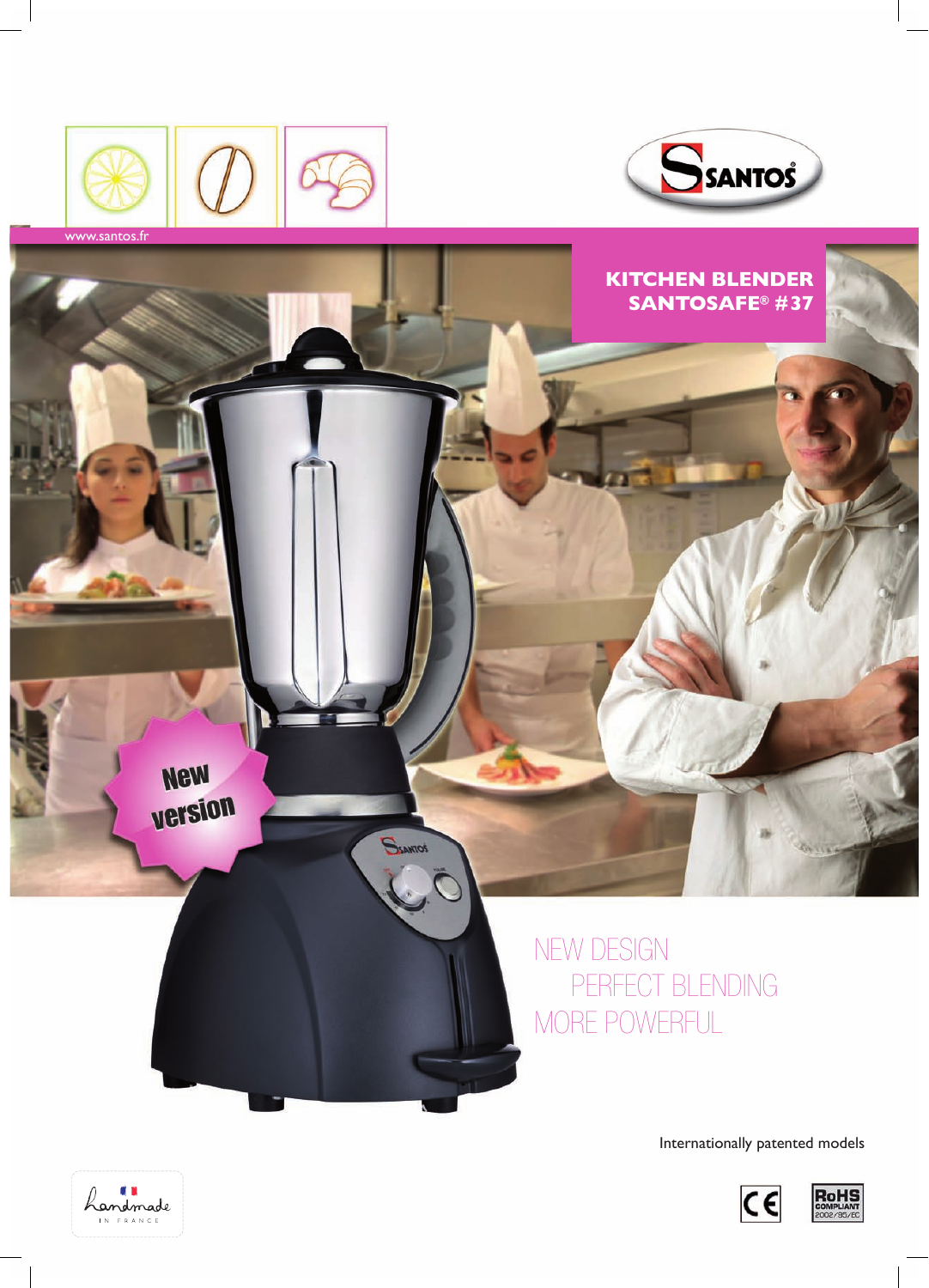

# **Kitchen Blender**

# **Santos know-how in your kitchen**

The kitchen blender #37 is the ideal appliance for mixing, liquefying, grinding, crushing… to make all kinds of hot and cold preparations: gazpachos, soups, purées, creams...

It quickly crushes hard ingredients (ice cubes, lobster carcass…).

### **Ideal for restaurants, institutions, hospitals, child care centers, hotels and ice-cream shops.**



# **A complete range of bowls for all uses**

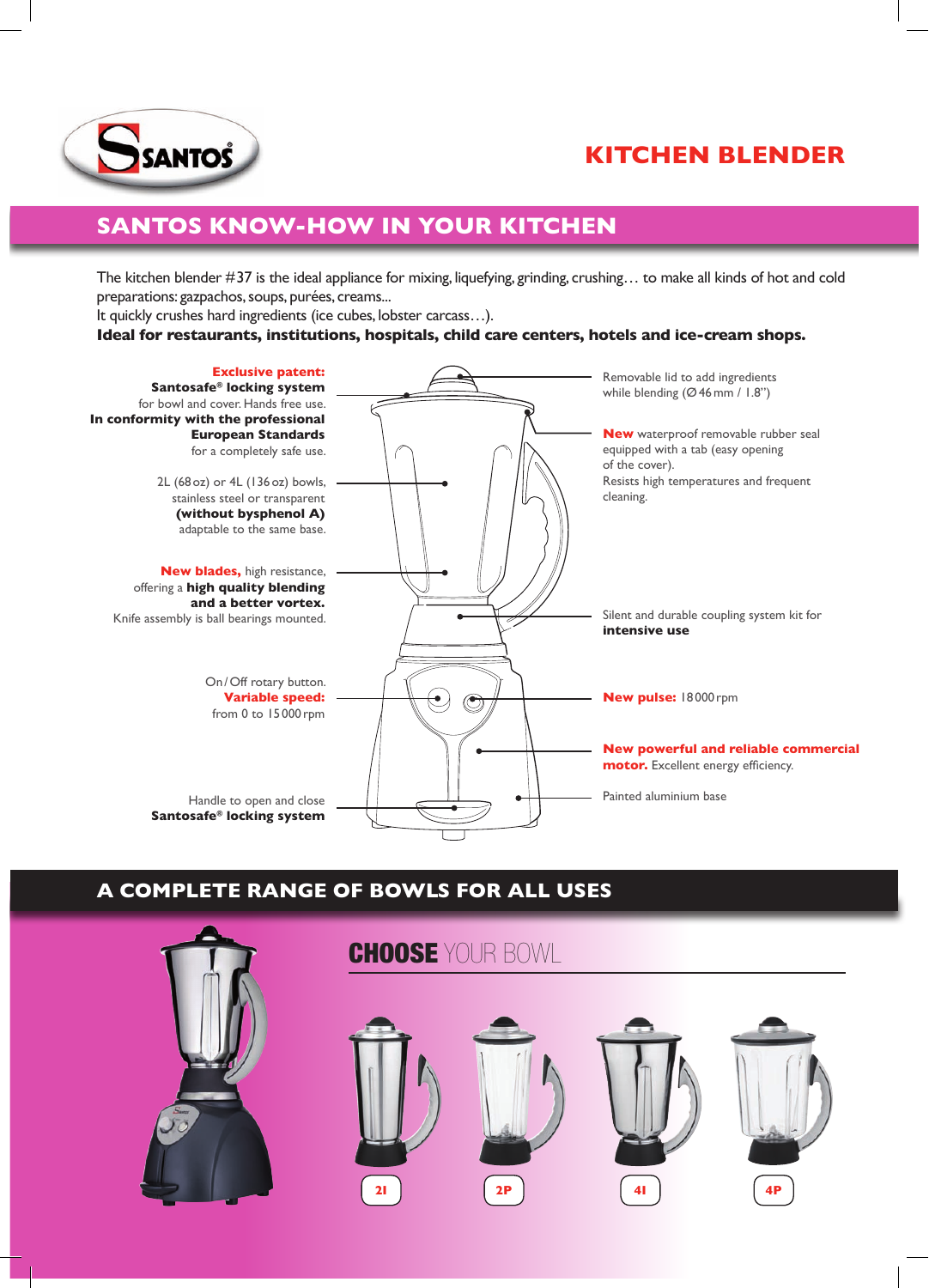# **Santosafe® #37**



# **QUALITY BLENDER CONSTRUCTER** WWW.santos.fr

# **Powerful and efficient**

- Powerful commercial motor, very silent.
- New blades, highly resistant, for a maximum efficiency on all kinds of preparations (liquids and solids).
- Speed variation from 0 to 15000rpm and pulse: 18000rpm.

# **Safe**

- Exclusive patent: Santosafe® locking system for bowl and cover. The motor stops when opening the locking system.
- 2L (68oz) or 4L (136oz) bowls, stainless steel or transparent (without bysphenol A)
- Removable lid to safely add ingredients while blending

## **Easy to use**

- Hands free use thanks to the locking system for bowl and cover.
- Possibility to add ingredients while blending thanks to the filler cap on the cover.
- Easy cleaning: removable bowl, blade, cover and cover seal.



### **technical specifications**



#### **Motor**

Single phase: 220-240 V – 50 /60 Hz – CE Max input power : 1 550W Max output power : 1200W

Speed: from 0 to 18000 rpm (50 Hz/60 Hz)



### **Weight**

Net: 11 kg (24 lbs) Shipping: 13 kg (28.5 lbs)



**APPLIANCE** D: 303mm (12'') W: 220mm (8.6'') H: 566mm (22'')

**Shipping Box (Base)**

D: 390mm (15.4'') W: 275mm (10.8'') H: 650mm (25.6'')

**Shipping Box (Bowl)** D: 240mm (9.4'') W: 360mm (14.2'') H: 220mm (8.6'')

#### **Safety, standards, hygiene**

### **In accordance with the following regulations**

- Machinery directive 2006 /42/ EC
- Electromagnetic compatibility 2004 / 108/ EC
- ''Low voltage'' Directive 2006 / 95/ EC
- RoHS directive 2002/ 95/ EC
- Regulation 1935 / 2004/EC (contact with food)
- EN 12852 + A1: 2010 Food processors and blenders, safety and hygiene requirements

#### **Harmonized European standards**

EN ISO 12100 - 1 and 2: 2004

EN 60204-1: 2006

CE (Europe)

### **Electrical safety**

- All mechanical parts are ground connected.
- Appliances are 100% tested after assembly.

#### **Thermal safety**

Motor protected by internal thermal detector

# **Acoustic safety**

Silent and powerful motor

### **Hygiene**

All removable parts can be put in a dishwasher or easily cleaned with hot soapy water.

#### **PRODUCT: 2-YEAR WARRANTY**